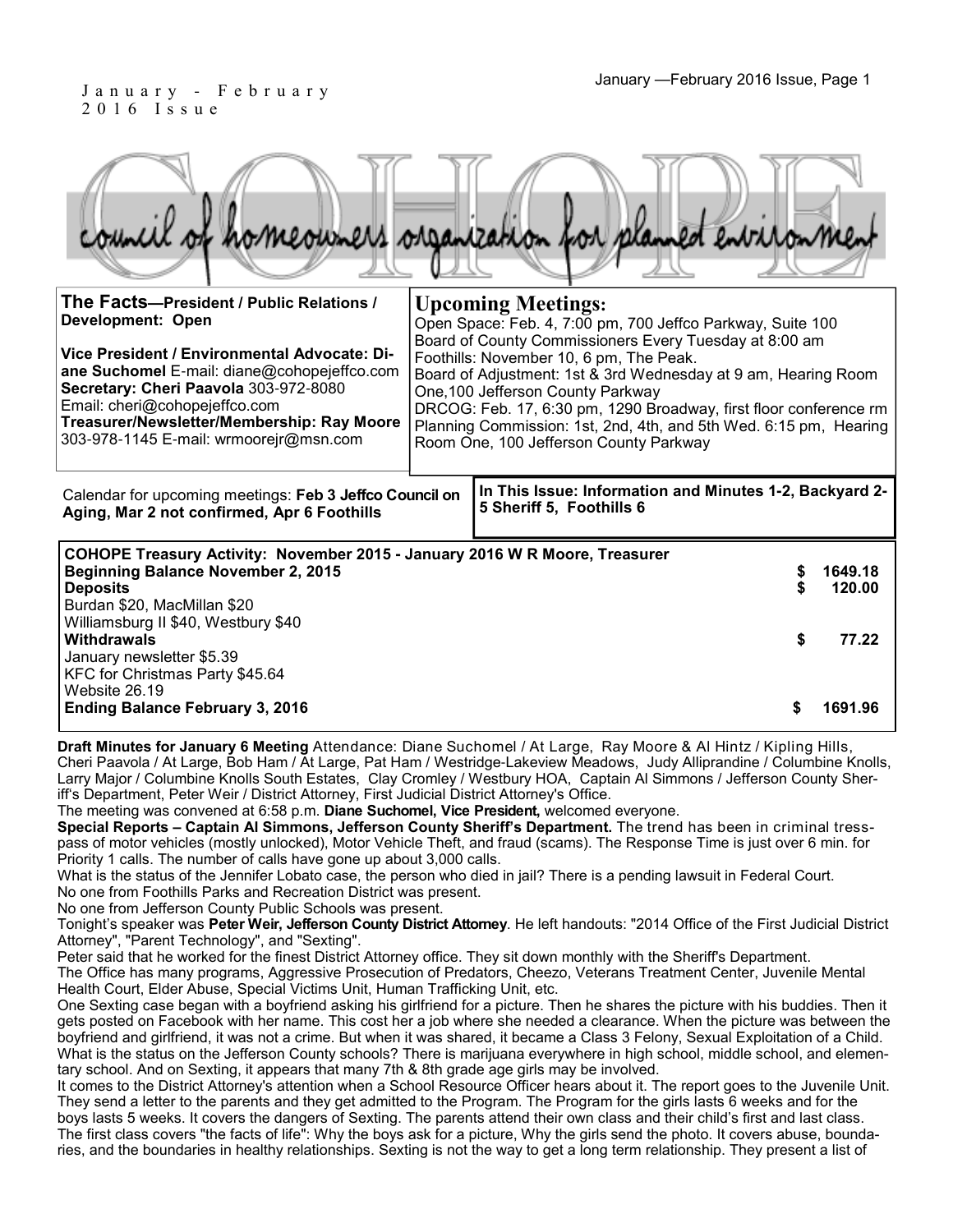who the victims are and the costs. The District Attorney's Office does not want to criminalize kids or put them in the system. In the last 3 years, 148 kids have gone through the program. They have had no re-offenders.

The class curriculum was written by a counselor who specializes with juveniles. The class is lead by a teacher. There is homework.

There is a bill being introduced for not prosecuting or reporting sexting. It would make it a misdemeanor for those under the age of 14 and when the age difference is no more than 4 years.

In Pueblo, kids have used a ghost application. It looks like a calculator. But when you push it twice, it opens a folder full of pictures.

Peter encourages all parents to require a password on their kid's phone before applications can be loaded.

The Boulder County DA puts emphasis on certain laws. What does the Jefferson County DA do? Domestic Violence with guns. The laws that the Boulder County DA puts emphasis on are federal laws.

Most automatic weapons are made in China, Japan, or Russia. Why was the import allowed? It just was.

#### **Reports from Officers:**

Roll Call was taken. We had 9 members present and we have a quorum.

We do not have a President.

**Ray Moore, Treasurer**, was present. We have \$1,631.96. We have an Application for an At Large membership for Logan MacMillan. It was moved to accept the Application. The motion passed.

**Cheri Paavola, Secretary**, was present. The Minutes for Nov. were approved.

#### **Diane Suchomel, Vice President**, was present.

Ice fishing and ice skating are not allowed on Foothills Parks and Recreation District property. This Stay off the Ice policy is at all outdoor reservoir/ponds on FHPRD property. Signs are posted to stay off the ice. The FHPRD policy is that people should to stay off the ice of all ponds/lakes/reservoirs and their website specifically states that ice fishing is not allowed. No on ice activity is allowed on their ponds/reservoirs/lakes. This is considered to be a safety issue

Tonight the Planning Commission is discussing the rezoning for Universal Storage at northeast Kipling and Coal Mine. The County Commissioners will discuss it on the 19th. There are concerns about the height, closeness to the nearby homes, and suitability for the neighborhood. Also this purpose is not allowed in current zoning regulations. A request was made for us to write a letter opposing the rezoning. The motion did not pass.

On Jan. 25th there is a Community Meeting on rezoning the 2 parcels at Wadsworth and Columbine. It is at Ken Caryl Baptist church The proposal for the FHPRD property on the parcels is proposing a maximum 40 ft height

An ODP has been submitted for the property at 8290 W. Coal Mine. They want to change the zoning from A1 to PD. There is a Pre-application meeting for 6709 W. Coal Mine Ave. The Domino's wants to expand.

West Littleton Neighborhood Health Center will include a standalone ER at the old Fun City location. They are asking for a temporary 100 foot cell tower with 18 antenna for 3 different carriers. The County has 30 days to make a decision. *(Update: their telecommunications permit for a temporary 100 ft cell tower wasn't approved. Now the temporary and permanent cell tow*er proposal will be considered within their rezoning application. We've learned that the County's telecommunications permit *process is an administrative decision. We were told that the County denied the telecommunications permit application for this proposal because it did not meet the criteria in the Telecommunications section of the Zoning Resolution. The applicant's rezoning application now includes a temporary tower and that application will go through the normal rezoning hearing process. Some specific details of their proposal are still to be determined )*

There is a Site Development Plan for a Car Wash at 11747 W. Ken Caryl Ave.

There is a Pre-application for a Self Storage at 7322 S. Carr Street. This proposal is for the addition of 2 more self storage buildings at a site that already has a number of self storage buildings.

There is an application for Universal Storage Self Storage , which is a short distance east of the NE corner of S Kipling Pkwy / W Coal Mine Avenue. The Planning Commission continued the case until March 3rd and instructed the applicant to work with County Staff and community members to address their concerns. The proposed 40 ft height and the massive nature of the proposed building are significant concerns. The BCC hearing will be rescheduled after the PC makes a decision.

The Light of the World Church is amending their ODP. They want a chain link fence on one side of their property.

Diane's neighborhood had a 2 1/2 hour power outage on Sunday. They said that the mag-chloride settles on instruments and can cause an outage and fires.

**Old Business** The position of President for COHOPE is still open.

One neighborhood has a street lamp buried in the middle of a pine tree. They have appealed to the neighbor to no avail. Xcel, Planning and Zoning, and Road and Bridges are not interested.

**New Business** It was proposed that we have our Aug. meeting at Clement Park Shelter 6. The motion passed.

**Announcements** Our speaker on Feb. 3rd will be Sue Fenniman, Jefferson County Council of Aging. We adjourned at 8:20 p.m.—*Cheri Paavola, Secretary*

#### *From News from Jefferson County newsletter* **Volunteers Needed to Serve on Boards and Commissions** Are you looking to give back to the Jeffco community and want to participate in county government?

Each year, the Board of County Commissioners (BCC) appoints citizens to serve on volunteer boards and commissions. These boards are pivotal to the county's operations. They provide valuable feedback to the BCC on issues that range from land use cases to which open space grants to allocate. If you think that this is something that is of interest to you, then the county needs you. There are some vacancies throughout the year, but the majority of terms expire soon and the county is taking applications now through Monday, Feb. 15. *(See page 6)*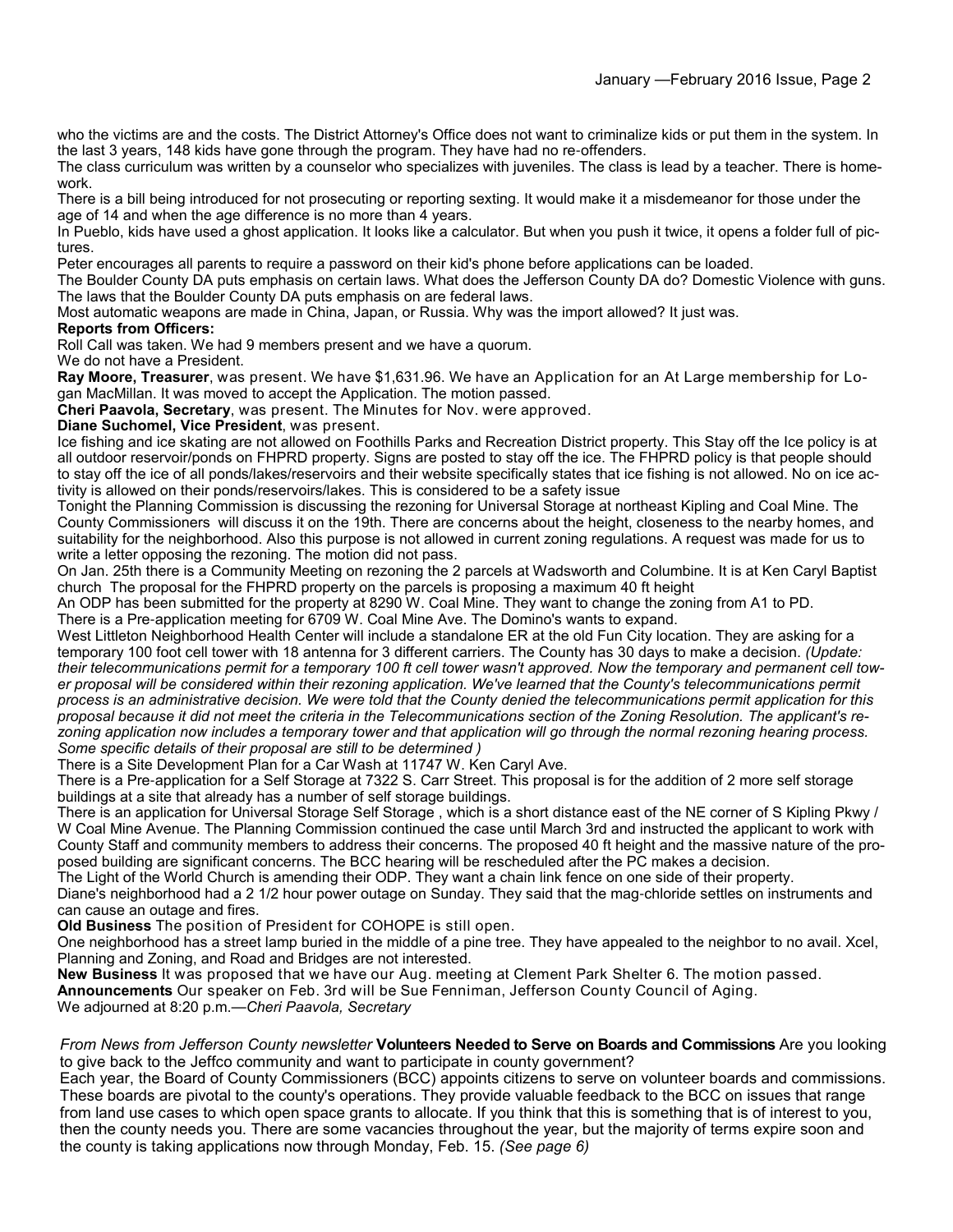# **THE BACKYARD**

## Columbine Hills News

*From* **President's Corner** Neighbors, I know many are curious and concerned about the Jefferson County Roads and Bridges project for Chatfield Ave east of Pierce. I can't answer many of your questions because I'm not a part of that organization. But they have posted plans on their website.

They have multiple projects on tap; this link will take you to the section dealing with the Columbine Hills project. http://jeffco.us/transportation-and-engineering/ . Personally I'm glad to see a round about coming in at S. Kendall Blvd and Chatfield. Many of you expressed aggravation at the traffic back-ups in the mornings. I'm sure they are hoping this should alleviate some of that problem. I understand they plan to begin in 2017.

We just enjoyed the winter hayride at the park. At my count there were about 130 people who came through. Special shout out to Michaelle O, Kelly G and Jenn G for helping all things go together, for bringing lights, decorations and food. I had a great time chatting with a few folks and getting to know them better. We were thinking back as to how COLD it was last time; I'm thinking it was 40 degrees warmer this time around. The next event is the Chili cook-off in a few weeks; if any of you have a business that would like to sponsor a prize for that please contact me via e-mail.

The Christmas season is officially behind us, and we look forward to January and the New Year to come. From all the CHICA board – we wish you a very happy and prosperous new year. Let's all resolve to be the kind of neighbor we wish we had. —*Randy Montgomery, CHICA President rmontgomery@frcs.org*

### **Columbine Knolls South II REVIEW**

*From* **President's Corner** Happy New Year to everyone from the Columbine Knolls South II Board of Directors! We hope that 2016 will be filled with new possibilities and good fortune. The CKSII Board of Directors has been busy working on community projects throughout this past year. Here are a few highlights: Continued enforcement of the CKSII HOA Covenants through the Association's property manager and attorney; Elected Jon Brouillet, Debbie Opperman and Bob Pellegrini to serve a two year term on the board of Directors; ACC Committee reviewed and approved over 76 requests for improvements within our community; Regular communication to community members through the monthly newsletter, The Review, and website at www.cksii.org; Managed the CKSII Membership Approved 2015

Budget; Welcome committee visited 30 new neighbors with welcome baskets; Supported the Social Committee that planned and implemented the Annual Holiday Hayride; Recruited a Landscape Committee maintained the gardens at the CKSII Monuments at the entry way on Chatfield and Yukon; Decorated the CKSII Monuments at Chatfield and Yukon with lights for the Holiday Season

The CKSII Board of Directors is comprised of volunteers who give freely of their time to improve your community by enforcing the covenants, planning improvements to property where CKSII has easements. There will be four members rotating off the Board in January at the end of their terms. This could be your opportunity to make a difference right here in your community. Please consider serving on the CKSII Board of Directors. You may be surprised how many great people you will meet! If you are interested, please feel free to contact me or any other Board member to discuss the opportunity.—*Jon Brouillet, President CKSII HOA*

#### Columbine West Civic Association Newsletter

*From* **A Moment With The Board** The December 8th CWCA meeting of volunteers was at Dutch Creek Elementary, no business was conducted. The cafeteria was filled with wonderful food and it was an evening to celebrate our neighborhood volunteers. The Board is working hard to encourage new volunteers to step forward and help the community efforts. Currently we have a few newsletter routes OPEN and are in need of volunteers. Please call 303-904-8218 if interested. The newsletter remains the most important way of notifying neighbors about community events, while Nextdoor.com network has proven to be an effective way to remind Columbine West neighbors on upcoming events too. If you have questions, feel free to call the voicemail line or email CWCAtalk@gmail.com. Remember if you have any suggestion of ideas, call the voicemail, drop an email, just contact us.

**Hello Columbine West!** As your CWCA president I have the pleasure to announce some exciting news regarding your Civic Association. If you notice at the top of this newsletter we have a new CWCA mission statement. You may be wondering why we did this as we already had a mission statement. After receiving more than a few phone calls from confused residents asking what CWCA does we decided to clarify our mission. My family moved here over 20 years ago because our neighborhood is filled with nice houses and friendly people. For this reason our primary mission is dedicated to keeping our neighborhood beautiful for years to come, whether it be though providing community based services, like "Dumpster Day", entrance maintenance, or covenant enforcement. If you have ever driven through a neighborhood that has no covenants I guarantee you will see things that are, well, rather unpleasant. Conversely, those neighborhoods with dozens of detailed covenants are pretty sterile looking in my opinion. Here at Columbine West we strive to reach a great balance between maintaining a clean but casual look, and providing freedom for each homeowner to be creative with their property within our minimal covenant limitations.

Sometimes folks get a little too "casual" with their property, violate a covenant, and then CWCA steps in with a friendly remind-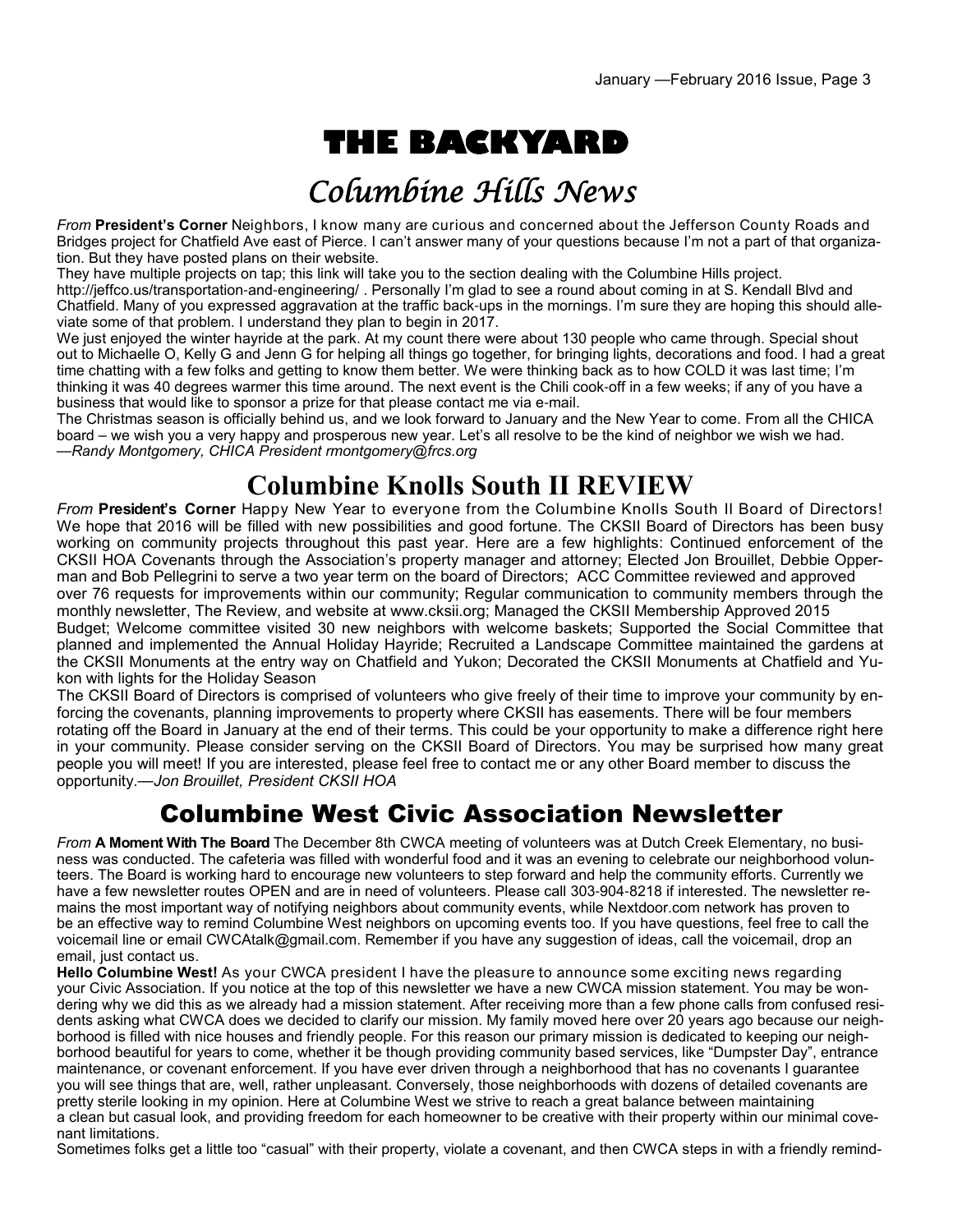er. None of this covenant enforcement business is much fun for us here at CWCA so that is why we also hold events to build community; another part of our mission. Perhaps you heard about our free pool days this summer, or maybe you attended National Night Out or Fall Festival. All of these things are fun activities designed to get neighbors out there and socialize. We realize many of you have jobs, family commitments, and chores that have to be done, week in and week out. Meeting new people in the area is just not a priority. Your CWCA would like to change that because we believe a solid neighborhood starts with strong social ties. So next time you see a CWCA sponsored activity in the newsletter or on an entrance banner make a point to stop by and greet some of your neighbors. Even though CWCA is run by nothing other than a cadre of dedicated volunteers we ask our neighbors for help in fulfilling our mission through your yearly membership fee, an insanely reasonable \$25, along with potential volunteer involvement. No time to volunteer? Just send in your membership check. That alone helps us immensely. Besides, where else can you get great benefits like Dumpster Day, neighborhood maintenance, and fun social activities for the price of a lunch for two? The organization is always exploring new and exciting avenues to get neighbors together. Have an idea? Send us an email or leave a voice message. And don't forget to come by and visit us when we have our monthly CWCA Board meeting the Second Tuesday of each month. We would love to see you. The association strives to see our community defined by a sense of shared ownership and collective responsibility.

### The Leawood Rapporter

*From* **Leawood Metropolitan Recreation and Park District Minutes December 8, 2015** The meeting was called to order at 6:34 p.m. at Leawood Elementary School Teacher's Lounge by President Kyle Sargent. Members present were: Linda Smith, Donna Snyder, Mibby Luedecke, Debby Baker (via GoToMeeting) and Parks Manager, Dave Padilla.

**Public Comment –** Interviews for the open Board position did not take place since the candidates were not available. The interviews will take place at the January meeting.

**Treasurer's Report –** Donna submitted Treasurer's Report. There was a small amount of property tax income and some additional ownership tax income reported. Invoices for the month include: United Site Services, Columbine Courier for public notices for the budget, FICA taxes, Dave's invoice and reimbursement to petty cash. Linda moved the Treasurer's report be received and bills paid. Mibby seconded and the motion passed. The Colorado Special Districts Property and Liability Pool insurance will be paid on January 1, 2016. Donna is looking at another auditor; and we have given her permission to change if she thinks it is necessary. Our current auditor was not very prompt in processing our information last year.

**Approval of 2016 Budget –** Donna reported on changes that had been suggested and adjusted amounts for mandated operating reserves and emergency reserves due to adjusted amounts. Mibby moved to adopt the 2016 budget, Debby seconded and the motion passed unanimously. Donna resolved to set the mill levy at 3.730 mills, Mibby seconded and the motion passed unanimously. The appropriate documents will be sent to the Division of Local Governments and County Commissioners by Donna relating to reporting our budget by statute.

**Parks Manager Report –** Dave reported snow removal on five snow events this month. Trash was picked by from all parks and taken to our dumpster. Doggie bags were replenished in all parks. Dave met with a new landscape contractor and will meet with Kyle to discuss their proposal. Weston has not finished tree trimming at Leawood Park. Platte Canyon's contractor has not started work on the replacement concrete. Dave is spending a lot of time following up on this contractor. We will discuss at the next meeting about getting bids for the work and requesting funds from Platte Canyon to repair the work ourselves. Their contractors have not been good to their word on the work to be completed.

Donna requested Dave to look at the icy spots on walks in Raccoon Park. Dave said he would put sand on these areas as needed now and in the future.

**New Business –** Mibby reported she will sit in on the first session of Election webinars that pertain to new Election rules. We have three Board members up for re-election in May, 2016. Debby will be reviewing the rules also. The meeting was adjourned 7:31 p.m. *Linda T. Smith, Vice President and Secretary*

## **Westbury**

*From* **2015 HOA Activities** We wanted to take this time to congratulate our Westbury community for a great 2015. Here's a list of some of the highlights: Well attended and fabulous local entertainment at our National Night Out; Increased HOA membership; HOA bank balance is healthy; Our community intersections are monitored and kept safe for pedestrian use; Neighborhood clean up; Nearly the entire population of China shopped at our Community garage sale, or maybe the warm weather just made it seem like that; Community Boy Scouts neighborhood dumpster; Fun June summer BBQ; National Westbury Volleyball tournament, "You just got served!"

### **WoodBourne**

*From* **Note From the Board President** Information from both the December and January meetings will be included in the February 2016 newsletter.

Wow, I can't believe it is already 2016! I am already looking forward to the 2016 Annual Woodbourne Pitmaster BBQ contest. In 2014 we had eight cooks. In 2015 we had fifteen cooks. My goal is twenty-five cooks for 2016. So if you were on the fence about being a cook, I want to hear from you! I truly believe the cooks had the most fun. Also, our Woodbourne undefeated, twotime champion BBQ Pitmaster (my son Dylan) got a much larger, wicked smoker for Christmas and he can't wait to use it. For the past two years the HOA has used the Gardening Committee to help with the holiday lights at the front entrance. Unfor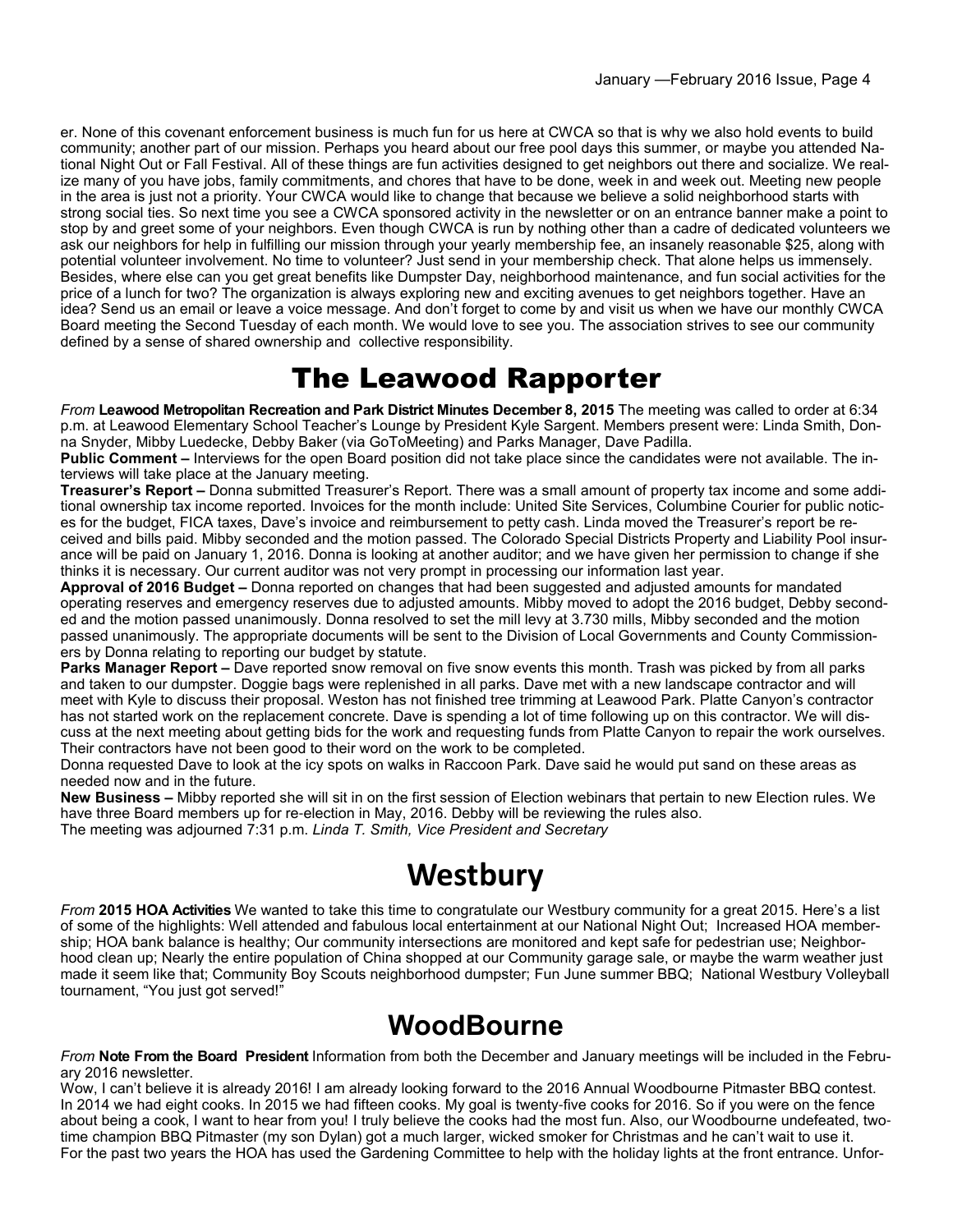tunately, this year nobody was able to show up and help put them up except for myself, my sons, and one Board member. I am looking for volunteers who will help with the decorations each year. It should only take about two hours to put up and one hour to take down (if I can get five to ten volunteers). Otherwise, the HOA will be forced to hire this out each year. So please let me know if you can help.

The Friday after Thanksgiving, I was taking the trash out in the dark and I noticed something large and black in the tree behind my patio. I was wondering what the kids had done now that I would have to clean up. This was the tree with the bird feeder and just that quickly I realized this was not something that I wanted in my back yard. Fortunately, it was not a bear, but a very large raccoon. I did not harm the raccoon but gave him an unpleasant experience as he left. I have now put a trail cam on the tree to see just how often this happens. This is a reminder to all of us that our bird feeders can attract a lot more than squirrels and birds.

Remember that through January 15, 2016, Waste Connections will pick up any waste or trash associated with the holidays, including holiday trees, at no cost. If you have any questions or concerns, please contact Waste Connections at 303-288-2100. The Holiday lights contest winners will be published in the February 2016 newsletter and via Facebook. Thanks and have a great winter season!.— *Jay Hansen, President*

**Williamsburg II News** 

*From* **President's Message** Happy New Year!!! Welcome 2016 and the month of January! Seemingly one of the longest months of the year as the celebrations and festivities from the month prior quickly become distant memories. The last 35 days or so were fun indeed and oh boy, we did enjoy them, often to excess! Now, the holiday décor has come down (always faster than it went up) and is securely stored away in the basement or garage. A more "normal" routine has found its way into our lives. Thanks to all who attended the HOA sponsored annual Holiday Hayride. Always nice to see neighbors gather to enjoy caroling, refreshments and youngsters visiting with Santa. Five homes in our community received recognition for their holiday decorating efforts during the annual Holiday Lighting Event. Congratulations to them and to all those in the neighborhood that helped make our community look festive.

Looking ahead to the 2016, the annual Easter Egg Hunt will take place mid-March. Early June we'll sponsor the community Garage Sale again. Bike Parade on July 4th. Outdoor Movie Night will return in early to mid-August. The third annual Wine and Cheese Social will find its way back on the calendar in September Watch for more information to come in future newsletters. Have ideas for other new or different community events? Contact us and let us know!

**Mediation Services - A Better Way by Sheriff Jeff Shrader** From its inception more than ten years ago, the dedicated professionals at Jefferson County Mediation Services (JCMS) have been an exceptional resource in providing effective conflict resolution for the Sheriff's Office and the citizens we serve. Mediation's sole purpose is conflict management and resolution.

Conflict begins when people believe they have incompatible interests, values or needs. In most situations, the subjects involved in the conflict or dispute are not aware that they are creating a nuisance. Calling law enforcement or filing a law suit often does not have to be the first course of action.

A good first step can be for the parties involved to have a face-to-face conversation. If that fails, there are several other steps to take. First you should research whether you have legal standing in the dispute. Obtain a copy of your local ordinances, governing documents, or if you live in an area regulated by a homeowner's association, research the bylaws. Make a copy of the document(s)

and provide it to the other party while explaining that you would like to resolve things without going to the authorities. It is not unheard of for neighbors to retaliate by escalating the situation. That may be the time to call law enforcement. The Sheriff's Office will respond to these types of complaints and educate the offending person about ordinance violations. We have found that a referral to mediation often can be a successful course of action. Mediation is less expensive and less threatening than court action. Mediators do not give opinions or make rulings, and have no stake in the outcome. This gives the negotiating parties a safe environment where all concerns, interests, information and ideas can be heard.

Mediation services are confidential, impartial, cost-free, time saving, and informal. Once you have contacted the Sheriff's Office or another county agency, ask that your case be referred to mediation. You can also complete a case referral form yourself. Once all parties agree to mediation, the mediators will arrange a convenient time to meet - days, evenings, or weekends. Initial mediations are usually held in the JCMS offices in Golden and typically last two to three hours. When the parties involved reach an agreement, it is documented and signed or perhaps the agreement is to keep the proceedings confidential.

In 2015, the Sheriff's Office referred more than 20 residents to mediation for noise complaints, property issues, consumer complaints, landlord-tenant issues, truancy concerns, parent-teacher relationships, substance abuse, aging parents and parent-teen conflicts. JCMS also helped 16 residents negotiate resolutions to nuisances related to barking dogs, dogs at large, and other animal-related disputes.

Along with Jefferson County Mediation Services the Sheriff's Office will continue to promote peaceful conflict resolution in Jefferson County. To get started, or to learn more about JCMS visit www.JeffcoMediation.com or call 303-271-4840.